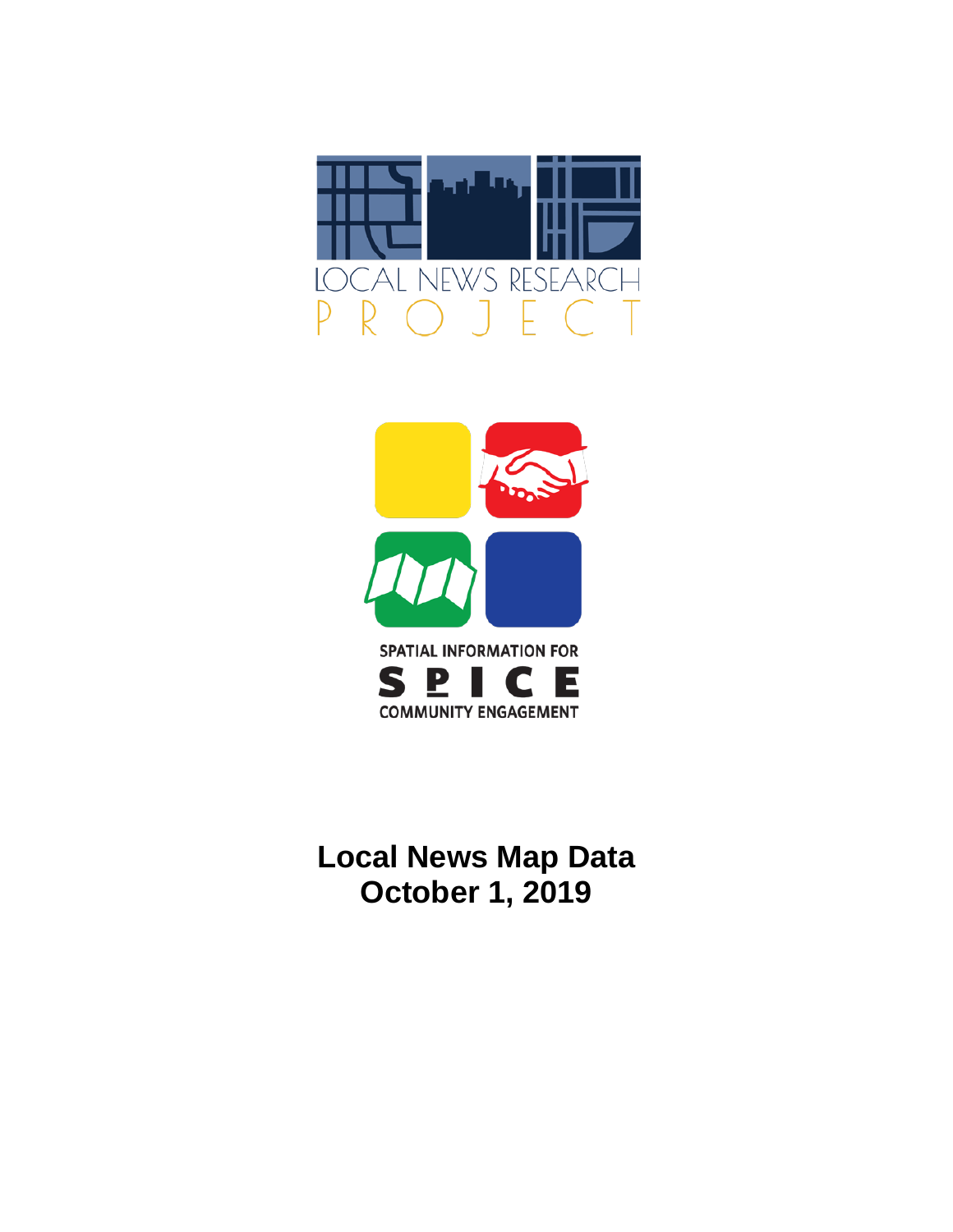## ABOUT THIS PROJECT

The Local News Map is a crowd-sourced resource that tracks what is happening to local newspapers, broadcast outlets and online news sites in communities across Canada. It displays data going back to 2008, which marked the beginning of a deep recession and a turning point for many previously profitable local news organizations. This report, which is produced every two months and archived [here,](http://localnewsresearchproject.ca/category/local-news-map-data) summarizes the latest data available on the map.

For the purposes of this project, a local news outlet is defined as a news organization that maintains independence from those it covers, demonstrates a commitment to accuracy/transparency, and is devoted primarily to reporting and publishing timely, originallyproduced news about local people, places, issues and events in a defined geographic area.

This project is the result of a collaboration between Professor [April Lindgren,](http://rsj.journalism.ryerson.ca/team/april-lindgren/) lead investigator for the [Local News Research Project](http://localnewsresearchproject.ca/) at Ryerson University's School of Journalism and Associate Professor [Jon Corbett,](http://joncorbett.com/JonCorbett/Home.html) who leads the University of British Columbia's SpICE [Lab](http://spice.geolive.ca/) (Spatial Information for Community Mapping). It was created with financial support from [Canadian Geospatial and Open Data Research Partnership;](http://geothink.ca/) Canadian Media Guild/CWA Canada; Canadian Journalists for Free Expression; a Mitacs Accelerate grant; Unifor; and Ryerson University.

Credits/citations: The Local News Map is a joint project of the Local News Research Project at Ryerson University's School of Journalism and the University of British Columbia's SpICE Lab (Spatial Information for Community Mapping).

Lindgren, April and Corbett, Jon. *Local News Map Data.*  <http://localnewsresearchproject.ca/category/local-news-map-data>

Visit the map:<https://localnewsmap.geolive.ca/>

Contact us: [localnewspoverty@gmail.com](mailto:localnewspoverty@gmail.com)

# **Contents**

| Breakdown of data by type of local media (2008 to October 1, 2019)  4 |  |
|-----------------------------------------------------------------------|--|
|                                                                       |  |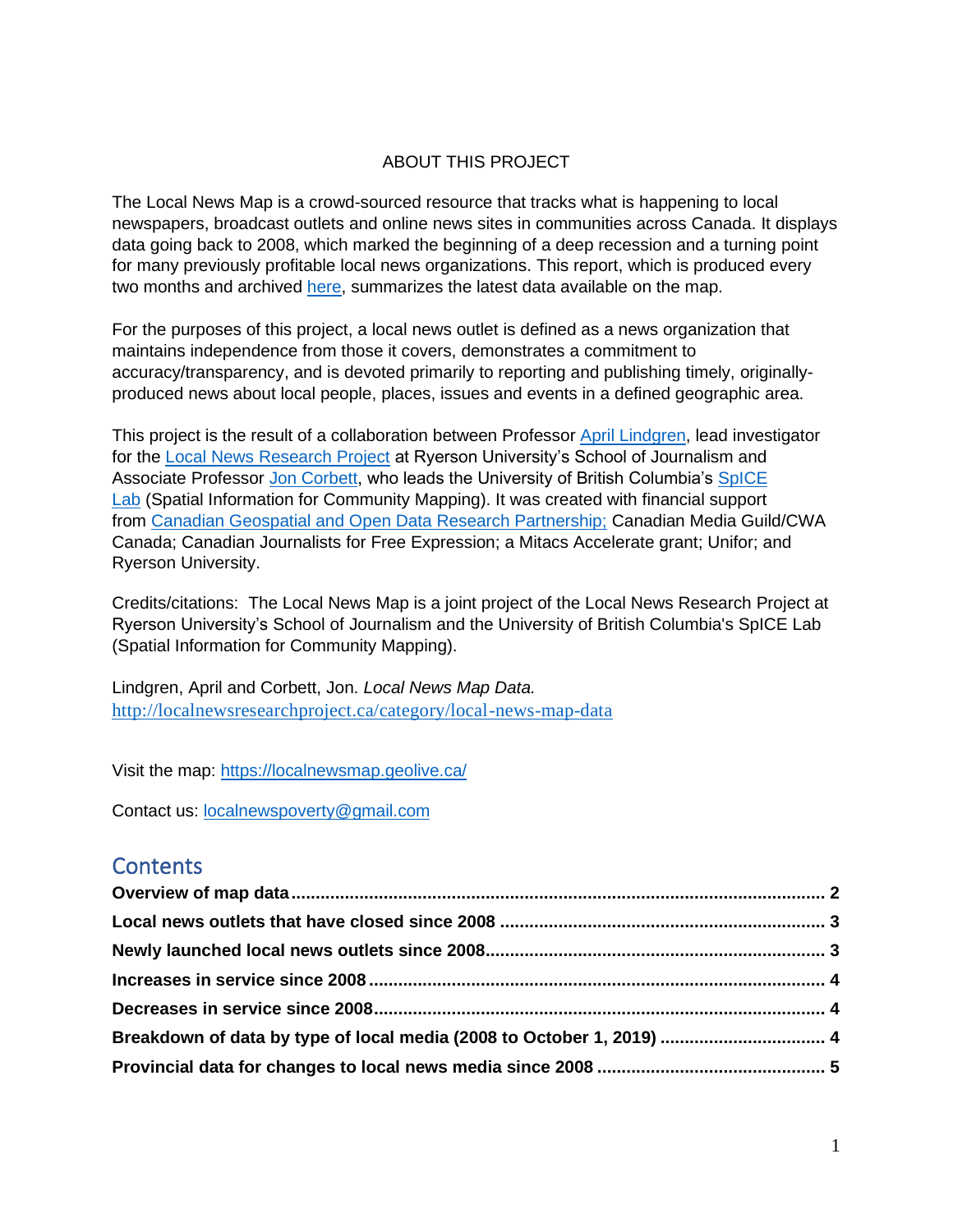# <span id="page-2-0"></span>Overview of map data

The map displayed a total of 532 markers representing changes to local news outlets of all types between 2008 and October 1, 2019.

| Breakdown of all markers by               |     |  |
|-------------------------------------------|-----|--|
| type of change that occurred:             |     |  |
| closed                                    | 236 |  |
| closed due to<br>merger                   | 46  |  |
| daily (free) becomes<br>a community paper | 1   |  |
| daily becomes a<br>community paper        | 11  |  |
| decrease in service                       | 74  |  |
| increase in service                       | 23  |  |
| new                                       | 103 |  |
| new outlet produced<br>by merger          | 17  |  |
| shifted to online                         | 21  |  |



| Breakdown of all markers |     |  |  |
|--------------------------|-----|--|--|
| by type of media:        |     |  |  |
| community paper          | 290 |  |  |

| community paper    | 290 |
|--------------------|-----|
| daily paper - free | 27  |
| daily paper - paid | 46  |
| online             | 79  |
| radio - private    | 19  |
| radio - public     | 11  |
| TV - private       | 32  |
| TV - public        | 28  |

Breakdown of all markers by ownership:

| uwuuna uup.             |     |
|-------------------------|-----|
| Independent owners      | 115 |
| Postmedia               | 50  |
| <b>Black Press</b>      | 37  |
| Transcontinental        | 36  |
| Metroland               | 34  |
| Sun Media               | 29  |
| CBC/Radio-Canada        | 28  |
| Glacier Media           | 22  |
| Torstar                 | 16  |
| Quebecor                | 15  |
| <b>Bell Media</b>       | 13  |
| Rogers Media            | 12  |
| <b>Saltwire Network</b> | 11  |
| Other                   | 114 |

Note: only owners with more than 10 markers are listed in the table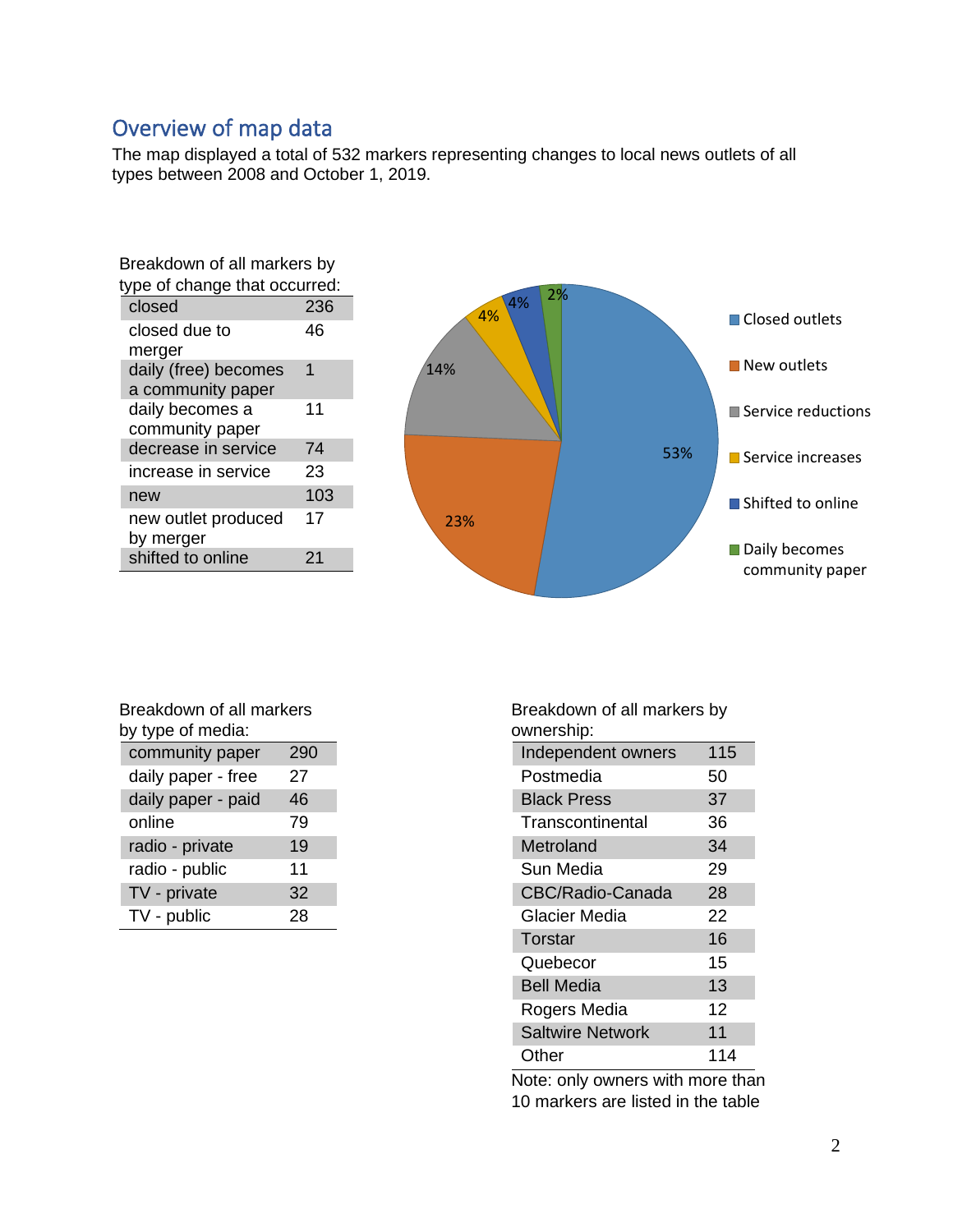# <span id="page-3-0"></span>Local news outlets that have closed since 2008

Total number of closings: 282 (236 direct closings + 46 closings due to mergers) Number of communities where a local news outlet has closed: 202

| Breakdown of closings by<br>type of media: |  |  |  |
|--------------------------------------------|--|--|--|
| 204                                        |  |  |  |
| 23                                         |  |  |  |
| 13                                         |  |  |  |
| 14                                         |  |  |  |
| 12                                         |  |  |  |
| 6                                          |  |  |  |
| 10                                         |  |  |  |
| 0                                          |  |  |  |
|                                            |  |  |  |

| Breakdown of closings by ownership: |    |  |
|-------------------------------------|----|--|
| Independent                         | 41 |  |
| Postmedia                           | 32 |  |
| Transcontinental                    | 32 |  |
| <b>Black Press</b>                  | 28 |  |
| Sun Media                           | 25 |  |
| Metroland                           | 19 |  |
| <b>Glacier Media</b>                | 16 |  |
| Torstar                             | 15 |  |
| Other                               | 74 |  |

Note: only owners with more than 10 markers are named in the table

# <span id="page-3-1"></span>Newly launched local news outlets since 2008

Total number of markers representing new outlets: 120 (103 new outlets + 17 new outlets produced by mergers)

Number of communities where a new local news outlet has been launched: 86

| Breakdown of new outlets<br>by media type: |    |  |  |
|--------------------------------------------|----|--|--|
| community paper                            | 43 |  |  |
| daily paper - free                         | 1  |  |  |
| online                                     | 59 |  |  |
| radio - private                            | 6  |  |  |
| radio - public                             | 3  |  |  |
| $TV$ – private                             | 3  |  |  |
| $TV$ – public                              | 5  |  |  |

| Breakdown of new outlets by<br>ownership: |                |  |  |
|-------------------------------------------|----------------|--|--|
| Independent                               | 59             |  |  |
| Village Media                             | 8              |  |  |
| Metroland                                 | $\overline{7}$ |  |  |
| Rogers Media                              | 6              |  |  |
| <b>Black Press</b>                        | $\overline{4}$ |  |  |
| <b>TVO</b>                                | 4              |  |  |
| <b>Your Community</b>                     | $\overline{4}$ |  |  |
| Voice                                     |                |  |  |
| CBC/Radio-Canada                          | 4              |  |  |
| <b>Glacier Media</b>                      | 3              |  |  |
| <b>Saltwire Network</b>                   | $\overline{c}$ |  |  |
| The Jim Pattison                          | $\overline{2}$ |  |  |
| <b>Broadcast Group</b>                    |                |  |  |
| Transcontinental                          | 2              |  |  |
| <b>First Peoples Radio</b>                | $\overline{2}$ |  |  |
| Other                                     | 13             |  |  |
| .                                         |                |  |  |

Note: only owners with more than 1 marker are named in the table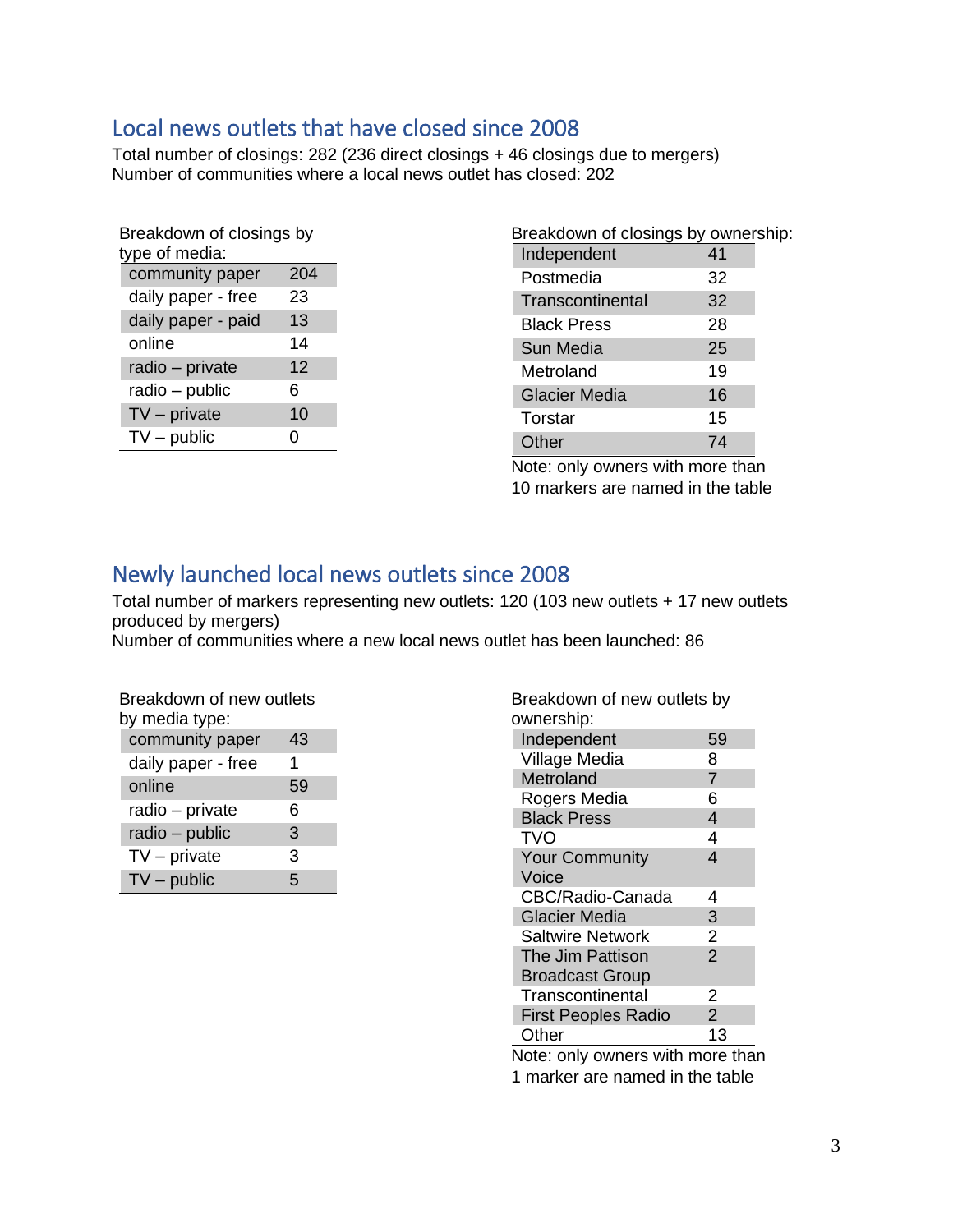# <span id="page-4-0"></span>Increases in service since 2008

Total number of service increases: 23 Number of affected communities: 20

Breakdown of service increases by type of media:

| community paper    | 4              |  |
|--------------------|----------------|--|
| daily paper - free | O              |  |
| daily paper - paid | $\overline{2}$ |  |
| online             | 6              |  |
| radio - private    | 0              |  |
| radio - public     | 1              |  |
| TV - private       | 9              |  |
| TV - public        |                |  |

Note: Examples of service increases include longer local news casts, the launch of a new local news program, increased frequency of publication for newspapers

# <span id="page-4-1"></span>Decreases in service since 2008

Total number of service reductions: 74 Number of affected communities: 48

| Breakdown of service reductions |    |  |  |
|---------------------------------|----|--|--|
| by type of media:               |    |  |  |
| community paper                 | 21 |  |  |
| daily paper - free              | 1  |  |  |
| daily paper - paid              | 18 |  |  |
| online                          | 0  |  |  |
| radio - private                 | 1  |  |  |
| radio - public                  | 1  |  |  |
| TV - private                    | 10 |  |  |
| TV - public                     | 22 |  |  |

Note: Examples of service decreases include shorter newscasts or fewer print editions per week for newspapers

## <span id="page-4-2"></span>Breakdown of data by type of local media (2008 to October 1, 2019) **NEWSPAPERS**

• Total number of markers representing changes at newspapers: 363

*Closings*

- Total number of newspapers that have closed: 240 (194 direct closings + 46 closings due to mergers)
- Number of communities where newspapers have closed: 186

## *Launches*

- Total number of markers representing newly launched newspapers: 44 (27 new outlets + 17 new outlets produced by mergers)
- Number of communities where new newspapers have launched: 39

*Community newspaper markers on the map (published fewer than five times per week)* 

- Total number of community newspaper markers: 290
- Total number of community newspapers that have closed: 204 (161 direct closings + 43 closings due to mergers)
- Number of communities affected by the closing of a community paper: 165
- Total number of new community newspapers: 43 (26 new outlets + 17 new outlets produced by mergers)
- Number of communities where a new community paper has launched: 38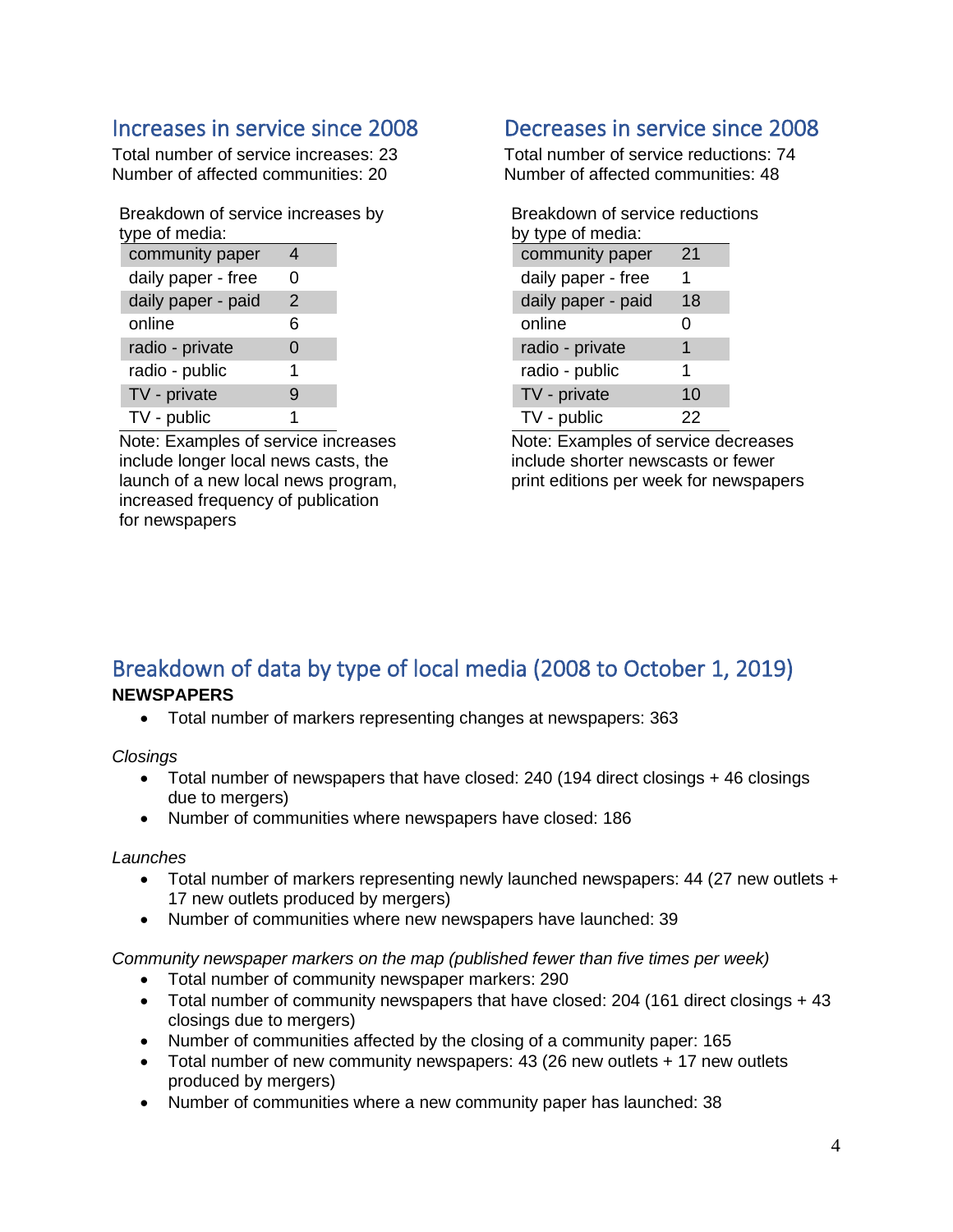## **DIGITAL NEWS SITES**

- Total number of markers representing changes at online news sites: 79
- Total number of newly launched online news sites: 59
- Total number of closed online news sites: 14
- Total number of online news sites service increases: 6

## **RADIO**

- Total number of markers representing changes at radio stations: 30
- Total number of new radio stations: 9
- Total number of closed radio programs: 18
- Total number of radio station service reductions: 2
- Total number of radio station service increases: 1

## **TELEVISION**

- Total number of markers representing changes to television stations: 60
- Total number of new TV stations: 8
- Total number of closed TV stations: 10
- Total number of TV station service reductions: 32
- Total number of TV station service increases: 10

# <span id="page-5-0"></span>Provincial data for changes to local news media since 2008

| <b>Province</b>              | <b>Number of</b><br>closings/<br>closings<br>due to<br>mergers | Number of<br>new/new<br>outlets due<br>to merger | Number of<br>service<br>reductions | <b>Number of</b><br>service<br><i>increases</i> | Total # of<br>markers |
|------------------------------|----------------------------------------------------------------|--------------------------------------------------|------------------------------------|-------------------------------------------------|-----------------------|
| Alberta                      | 34                                                             | 13                                               | 12                                 |                                                 | 60                    |
| <b>British Columbia</b>      | 59                                                             | 24                                               | 13                                 | $\overline{2}$                                  | 98                    |
| Manitoba                     | 6                                                              | 2                                                | 4                                  |                                                 | 13                    |
| <b>New Brunswick</b>         |                                                                | 4                                                |                                    |                                                 | $\overline{7}$        |
| Newfoundland and<br>Labrador | 6                                                              |                                                  | 4                                  | 0                                               | 11                    |
| <b>Northwest Territories</b> | 1                                                              | 1                                                |                                    | 1                                               | $\overline{4}$        |
| Nova Scotia                  | 14                                                             | 8                                                | 5                                  | 3                                               | 30                    |
| Nunavut                      | $\Omega$                                                       | 0                                                | $\Omega$                           | $\overline{0}$                                  | $\overline{0}$        |
| Ontario                      | 108                                                            | 57                                               | 42                                 | 8                                               | 215                   |
| <b>Prince Edward Island</b>  | $\Omega$                                                       | 0                                                |                                    | $\overline{0}$                                  | 1                     |
| Quebec                       | 41                                                             | 7                                                | 21                                 | $\overline{2}$                                  | 71                    |
| Saskatchewan                 | 12                                                             | 3                                                | 2                                  | $\overline{4}$                                  | 21                    |
| Yukon                        | 0                                                              | 0                                                |                                    | 0                                               |                       |
| Canada (total)               | 282                                                            | 120                                              | 107                                | 23                                              | 532                   |

Breakdown of changes to local news outlets by province